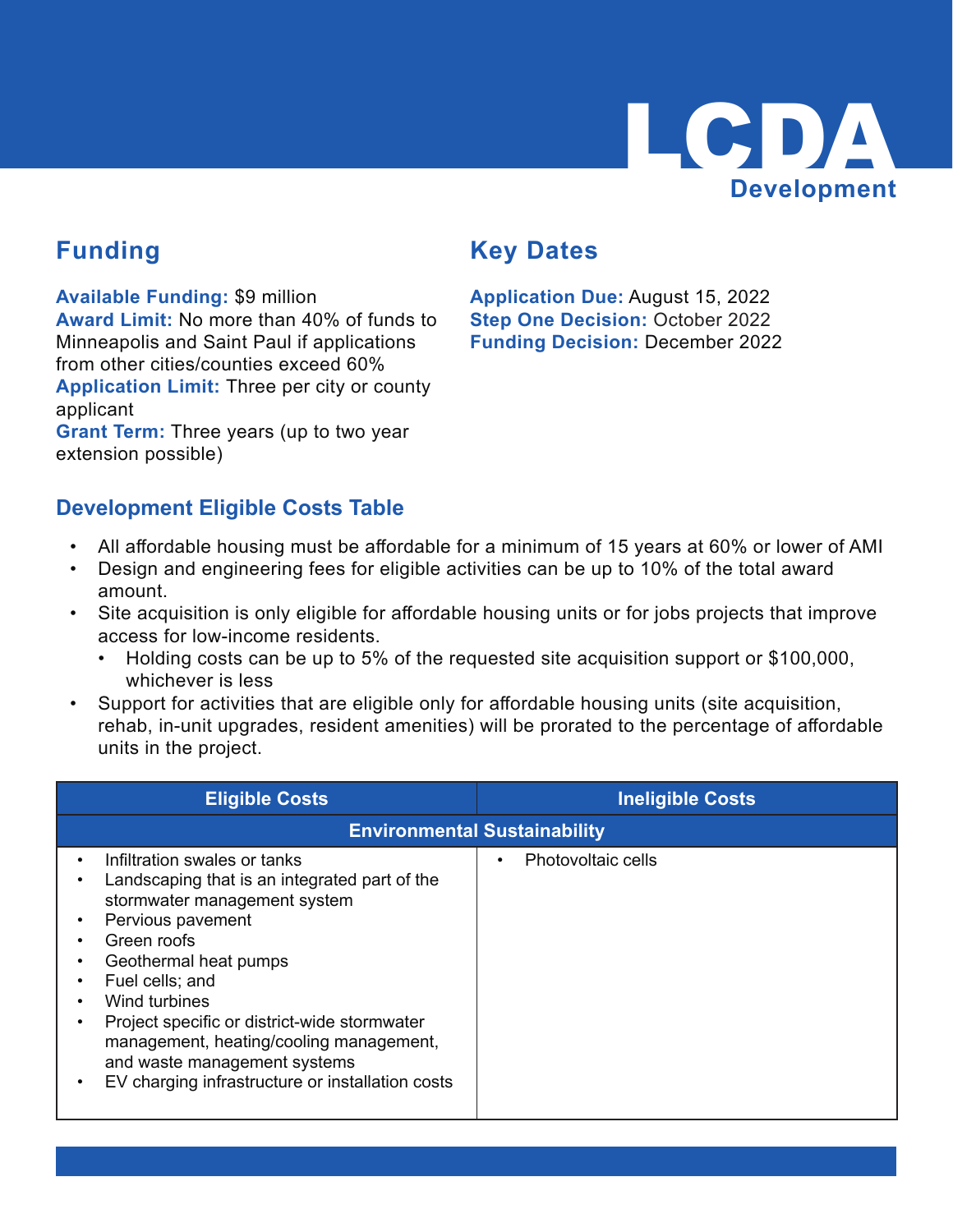#### **Development Eligible Costs Table Continued**

| <b>Eligible Costs</b>                                                                                                                                                                                                                                                                                                                                                                                                                                                                                                                                                                                                                                                                                                                                                                                                                                                                                                                                                                                                                                                                                                                                                                                                                                                                                                                                                                                                                                                                                                                                                                                                                               | <b>Ineligible Costs</b>                                                                                                                                                                                                                                                                                                                                                                                                                                                                                                             |
|-----------------------------------------------------------------------------------------------------------------------------------------------------------------------------------------------------------------------------------------------------------------------------------------------------------------------------------------------------------------------------------------------------------------------------------------------------------------------------------------------------------------------------------------------------------------------------------------------------------------------------------------------------------------------------------------------------------------------------------------------------------------------------------------------------------------------------------------------------------------------------------------------------------------------------------------------------------------------------------------------------------------------------------------------------------------------------------------------------------------------------------------------------------------------------------------------------------------------------------------------------------------------------------------------------------------------------------------------------------------------------------------------------------------------------------------------------------------------------------------------------------------------------------------------------------------------------------------------------------------------------------------------------|-------------------------------------------------------------------------------------------------------------------------------------------------------------------------------------------------------------------------------------------------------------------------------------------------------------------------------------------------------------------------------------------------------------------------------------------------------------------------------------------------------------------------------------|
|                                                                                                                                                                                                                                                                                                                                                                                                                                                                                                                                                                                                                                                                                                                                                                                                                                                                                                                                                                                                                                                                                                                                                                                                                                                                                                                                                                                                                                                                                                                                                                                                                                                     | <b>Project Site</b>                                                                                                                                                                                                                                                                                                                                                                                                                                                                                                                 |
| Public space that encourages social interactions<br>$\bullet$<br>through design or programming. Elements to<br>create welcoming spaces can include, but are<br>not limited to:<br>lighting<br>$\bullet$<br>landscaping<br>$\bullet$<br>seating and furnishings<br>$\bullet$<br>sidewalks and paths<br>$\bullet$<br>Wayfinding elements<br>$\bullet$<br>public restrooms (does not include SAC<br>$\bullet$<br>charges)<br>Public art design process to create an<br>$\bullet$<br>intentionally designed piece of public art which<br>contributes to the identity or sense of place of<br>the development project and/or surrounding<br>neighborhood. The design process should<br>include an artist or arts organization.<br>Public art features, including but not limited<br>$\bullet$<br>to murals, mosaics, and sculptures, which<br>contribute to the identity or sense of place of<br>the development project and/or surrounding<br>neighborhood. To be considered public art, it<br>must be led and fabricated by a professional<br>artist and/or art organization.<br>Playgrounds or outdoor recreational areas<br>$\bullet$<br>intended to serve residents of affordable<br>housing developments<br>Public community gardens or community<br>$\bullet$<br>gardens at affordable housing developments<br>Demolition and removal of existing structures.<br>Grading and soil correction to prepare a site for<br>construction<br>Outdoor resident amenity spaces for affordable<br>housing projects<br>General landscaping elements for affordable<br>housing projects<br>Construction costs for affordable housing<br>$\bullet$<br>projects | City or neighborhood parks<br>$\bullet$<br>Parks, playgrounds, or areas that are primarily<br>$\bullet$<br>for the use of the development project's tenants<br>or residents of market rate residential buildings<br>Demolition, abatement, cleanup, removal,<br>$\bullet$<br>hauling or disposal of contaminated materials or<br>debris.<br>Cleanup, removal, hauling or disposal of<br>$\bullet$<br>contaminated soil or debris.<br>General construction costs for projects that do<br>$\bullet$<br>not include affordable housing |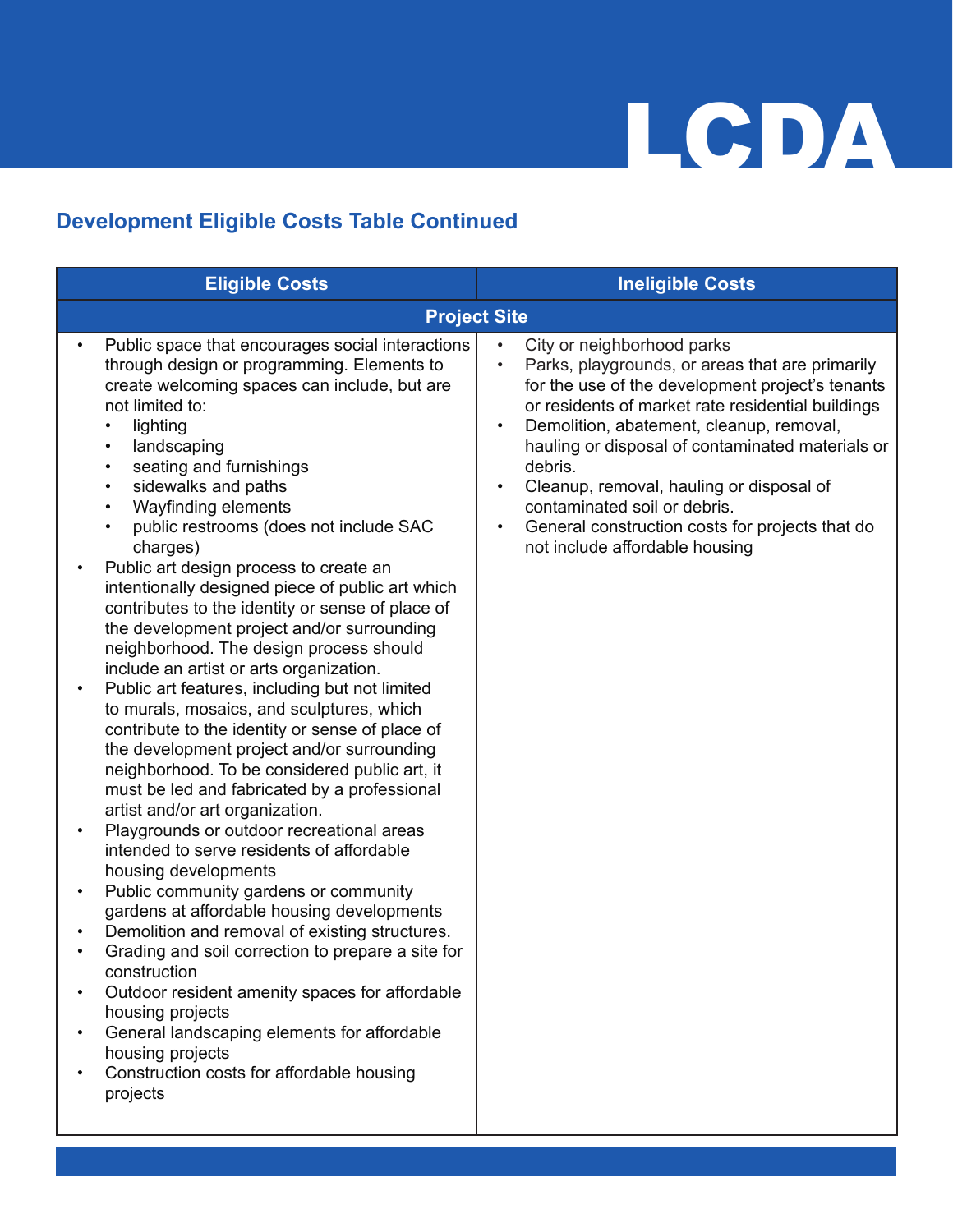#### **Development Eligible Costs Table Continued**

| <b>Eligible Costs</b>                                                                                                                                                                                                                                                                                                                                                                                                                                                                                                                                                                                                                                                                                                                                                                                                                                                                                                                                    | <b>Ineligible Costs</b>                                                                                                                                                                                                                                                                                                                                                                                                                                                                                                                                                                                                                                                                                                                                                                                                                                                     |
|----------------------------------------------------------------------------------------------------------------------------------------------------------------------------------------------------------------------------------------------------------------------------------------------------------------------------------------------------------------------------------------------------------------------------------------------------------------------------------------------------------------------------------------------------------------------------------------------------------------------------------------------------------------------------------------------------------------------------------------------------------------------------------------------------------------------------------------------------------------------------------------------------------------------------------------------------------|-----------------------------------------------------------------------------------------------------------------------------------------------------------------------------------------------------------------------------------------------------------------------------------------------------------------------------------------------------------------------------------------------------------------------------------------------------------------------------------------------------------------------------------------------------------------------------------------------------------------------------------------------------------------------------------------------------------------------------------------------------------------------------------------------------------------------------------------------------------------------------|
| <b>Improved Connections</b>                                                                                                                                                                                                                                                                                                                                                                                                                                                                                                                                                                                                                                                                                                                                                                                                                                                                                                                              |                                                                                                                                                                                                                                                                                                                                                                                                                                                                                                                                                                                                                                                                                                                                                                                                                                                                             |
| New streets or street extensions only for local<br>$\bullet$<br>public streets<br>Public sidewalks, trails, or bike infrastructure<br>$\bullet$<br>that enhance the pedestrian environment<br>and connect the project to nearby uses and<br>amenities<br>Site-integrated transit shelters (work with Metro<br>$\bullet$<br>Transit early if including a transit shelter)<br>Outdoor public bike facilities or outdoor bike<br>$\bullet$<br>facilities for residents of affordable housing<br>developments<br>Extensions or modifications of local public<br>$\bullet$<br>utilities that directly serve the development<br>project<br>Publicly available portion of shared-use parking<br>Enhanced broadband connections for affordable<br>$\bullet$<br>housing projects<br>Universal design elements to improve accesible<br>$\bullet$<br>connections to and within the project site<br>Landscaping to improve the pedestrian<br>$\bullet$<br>experience | County road improvements<br>$\bullet$<br>Private sidewalks, amenities or amenity spaces<br>$\bullet$<br>specifically serving market rate residential<br>development projects<br>Perimeter sidewalks or boulevards that do not<br>$\bullet$<br>improve the bike or pedestrian experience<br>Surface parking and parking without a shared<br>$\bullet$<br>public component<br>Expansion or extension of local public utilities<br>$\bullet$<br>not directly related to the development project<br>Transit infrastructure or capital investments e.g.,<br>$\bullet$<br>transit stations, station platforms, and park-and-<br>ride facilities.<br>Regional parks or trails and trails that would<br>otherwise be included within a city's capital<br>improvement budget<br>Trail, sidewalk, or road connections that do not<br>directly connect to or support the project site. |
|                                                                                                                                                                                                                                                                                                                                                                                                                                                                                                                                                                                                                                                                                                                                                                                                                                                                                                                                                          | <b>Design &amp; Community Engagement</b>                                                                                                                                                                                                                                                                                                                                                                                                                                                                                                                                                                                                                                                                                                                                                                                                                                    |
| Design workshops and community engagement<br>activities that center those least represented<br>and most impact by historic racial inequities<br>(including but not limited to compensation for<br>consultants leading work, participants, advisory<br>committee members, childcare, food for<br>engagement events*)<br>Design and engineering fees for grant<br>$\bullet$<br>requested activities (up to 10% of the total<br>award)<br>* Food costs should be within Council limits and be<br>purchased from DBE or DBE qualifying vendors                                                                                                                                                                                                                                                                                                                                                                                                               | Architectural and engineering fees related to the<br>general site or building or not related directly<br>to grant-funded elements specifically listed as<br>"eligible"<br>Traditional public meetings or other engagement<br>$\bullet$<br>activities required by law                                                                                                                                                                                                                                                                                                                                                                                                                                                                                                                                                                                                        |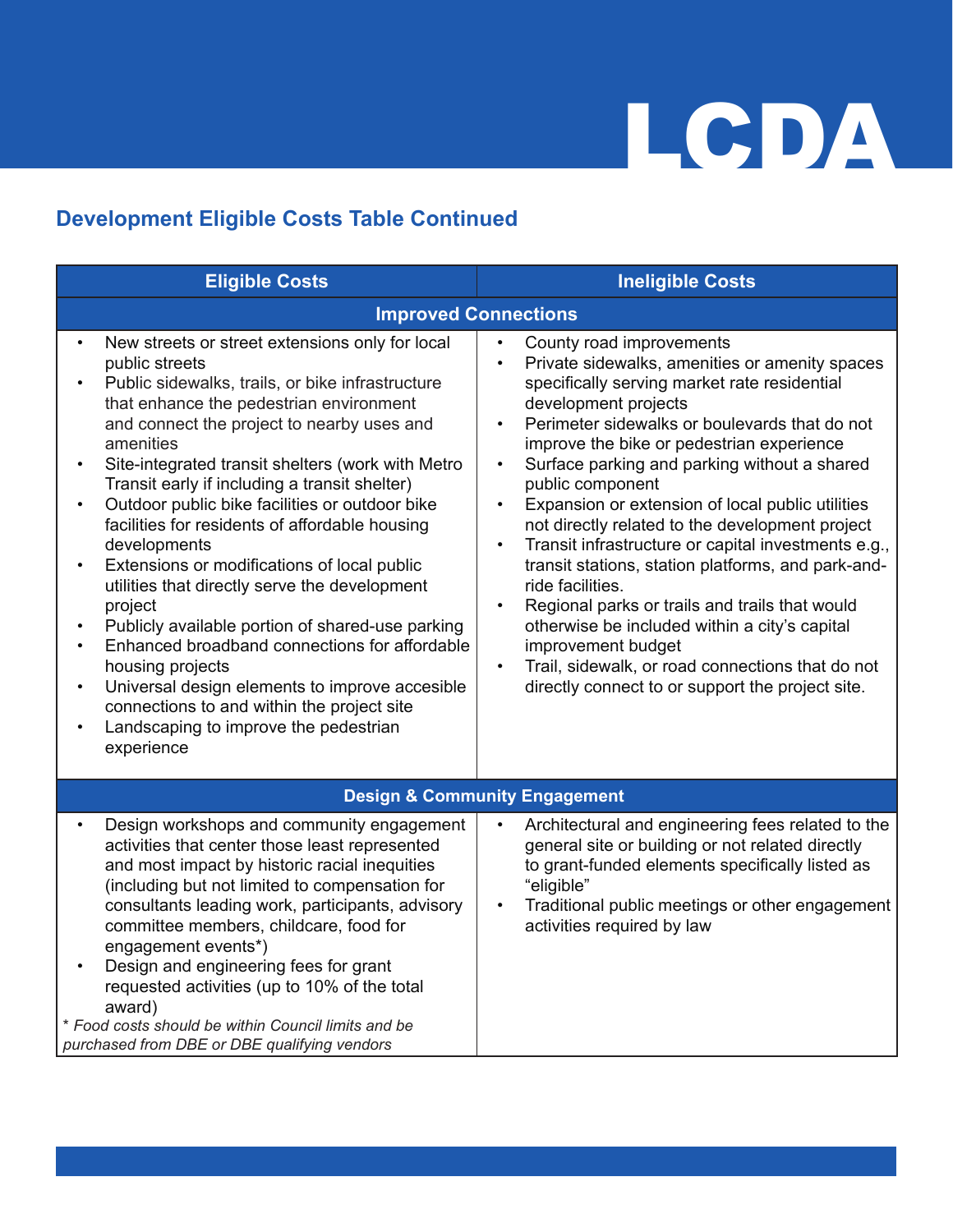#### **Development Eligible Costs Table Continued**

| <b>Eligible Costs</b>                                                                                                                                                                                                                                                                                                                                                                                                                                                                                                                                                                                                                                                                                                                                                                                                                                                                                                                                                                                                                                                                                 | <b>Ineligible Costs</b>                                                                                                                                                                                                                                                                                                                              |  |  |
|-------------------------------------------------------------------------------------------------------------------------------------------------------------------------------------------------------------------------------------------------------------------------------------------------------------------------------------------------------------------------------------------------------------------------------------------------------------------------------------------------------------------------------------------------------------------------------------------------------------------------------------------------------------------------------------------------------------------------------------------------------------------------------------------------------------------------------------------------------------------------------------------------------------------------------------------------------------------------------------------------------------------------------------------------------------------------------------------------------|------------------------------------------------------------------------------------------------------------------------------------------------------------------------------------------------------------------------------------------------------------------------------------------------------------------------------------------------------|--|--|
|                                                                                                                                                                                                                                                                                                                                                                                                                                                                                                                                                                                                                                                                                                                                                                                                                                                                                                                                                                                                                                                                                                       | <b>Site Acquisition for Affordable Housing and Jobs</b>                                                                                                                                                                                                                                                                                              |  |  |
| Site acquisition for affordable housing projects<br>$\bullet$<br>or projects focused on bringing jobs to low-<br>income areas. Eligible sites acquired after the<br>date of award or for sites acquired within 12<br>months before the application is due are eligible<br>Holding costs up to 5% of the awarded<br>$\bullet$<br>acquisition amount or \$100,000, whichever is<br>less.<br>Eligible holding costs include property<br>$\bullet$<br>maintenance, insurance, and interest.                                                                                                                                                                                                                                                                                                                                                                                                                                                                                                                                                                                                               | Sites purchased more than 12 months before<br>$\bullet$<br>the application due date<br>Acquisition for market rate housing or jobs not<br>in low-income areas<br>Sites purchased from a project partner who will<br>$\bullet$<br>gain financially fom the purchase<br>Site assembly for lands to be used for transit<br>$\bullet$<br>infrastructure. |  |  |
|                                                                                                                                                                                                                                                                                                                                                                                                                                                                                                                                                                                                                                                                                                                                                                                                                                                                                                                                                                                                                                                                                                       | <b>Affordable Housing Preservation and/or Rehab</b>                                                                                                                                                                                                                                                                                                  |  |  |
| Exterior improvements to bring the building<br>to code or improve energy efficiency of<br>the building. Examples include window<br>replacement, roof replacement, exterior finishing<br>replacement (brick siding, etc.), or mechanical<br>system replacement (Savings from energy<br>efficiency should be passed on to the residents)<br>Improvements to interior of affordable units<br>$\bullet$<br>to bring building to code, increase energy<br>efficiency, and improve the quality of life of<br>current or future residents. Examples include<br>low flow plumbing fixtures or energy savings<br>appliances.<br>Improvements to indoor communal spaces.<br>$\bullet$<br>Examples include improvements to community<br>gathering rooms, fitness centers, and areas in<br>which supportive services are offered.<br>Improvements to building grounds and outdoor<br>community gathering spaces. Examples include<br>landscaping, playgrounds, greenspace, and<br>community gardens.<br>Affordable and market rate units should be identical and<br>evenly distributed throughout the building(s) | Legal fees associated with preservation<br>Upgrades to market rate units<br>$\bullet$<br><b>Relocation costs</b><br>$\bullet$                                                                                                                                                                                                                        |  |  |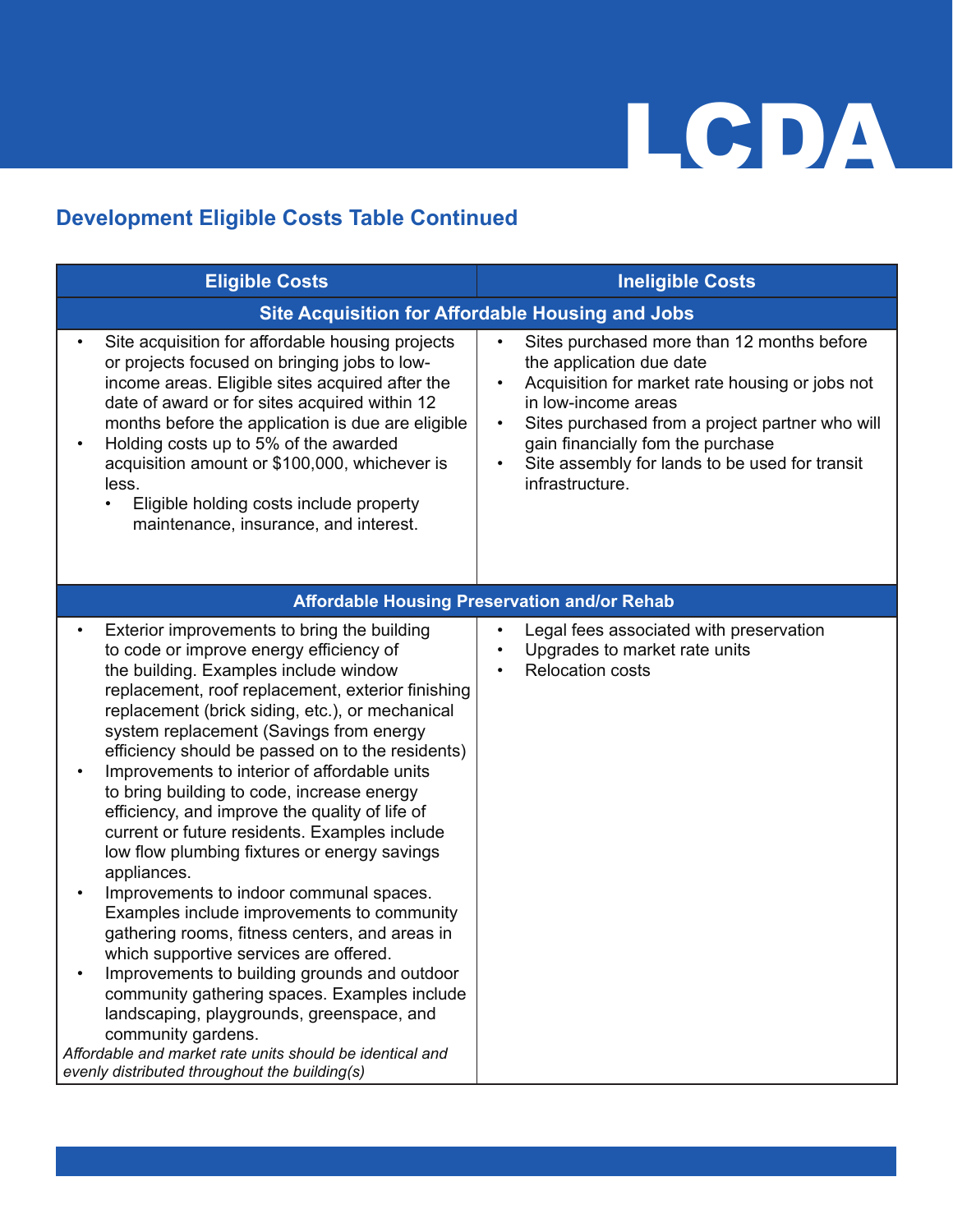#### **Development Scoring Table**

*LCA is focused on addressing racial inequity in the region given race is the largest predictor of inequitable outcomes in jobs, housing, and other LCA goals. Projects addressing racial equity will be prioritized in scoring. Projects addressing other inequities will earn points towards how they address those inequities but will not receive full points unless they also consider the intersection of racial inequity.*

| <b>What: Proposed Project Outcomes</b> |                                                                                                                                                                                                                                                                                                                                                                                                                                                    |        |                           |                                                                                                                                                                                                                                                            |        |  |  |
|----------------------------------------|----------------------------------------------------------------------------------------------------------------------------------------------------------------------------------------------------------------------------------------------------------------------------------------------------------------------------------------------------------------------------------------------------------------------------------------------------|--------|---------------------------|------------------------------------------------------------------------------------------------------------------------------------------------------------------------------------------------------------------------------------------------------------|--------|--|--|
| <b>Step One</b>                        |                                                                                                                                                                                                                                                                                                                                                                                                                                                    |        |                           | <b>Step Two</b>                                                                                                                                                                                                                                            |        |  |  |
| Step One - Scored by staff             |                                                                                                                                                                                                                                                                                                                                                                                                                                                    |        | Step Two - Scored by LCAC |                                                                                                                                                                                                                                                            |        |  |  |
|                                        | Criteria                                                                                                                                                                                                                                                                                                                                                                                                                                           | Points |                           | Criteria                                                                                                                                                                                                                                                   | Points |  |  |
|                                        | Create or preserve affordable housing<br>opportunities with priority given to projects<br>that serve populations not currently served<br>by the local housing market, for projects<br>with the deepest affordability, and for those<br>including supportive services or other<br>needed services                                                                                                                                                   |        |                           |                                                                                                                                                                                                                                                            |        |  |  |
| Housing                                | Create new affordable housing that furthers<br>the City's ability to meet their share of<br>the region's need for affordable housing,<br>considering what the need is across<br>affordability levels; OR<br>Preserve and rehabilitate affordable housing,<br>prioritizing communities at highest risk<br>of losing Naturally Occurring Affordable<br>Housing (NOAH) and/or communities with<br>higher rates of housing cost burdened<br>households | 8      |                           | Create or preserve intentional community<br>connections and relationships in the<br>development and support current or future<br>residents through design, programming, and/<br>or services                                                                | 7      |  |  |
|                                        | Further equity outcomes in housing access*                                                                                                                                                                                                                                                                                                                                                                                                         | $2^*$  |                           |                                                                                                                                                                                                                                                            |        |  |  |
| wage jobs<br>project area<br>Jobs      | Create or preserve permanent employment<br>opportunities; priority for projects with living                                                                                                                                                                                                                                                                                                                                                        |        |                           | Support economic growth of the community<br>through expanded jobs options supporting                                                                                                                                                                       |        |  |  |
|                                        | Create or preserve jobs that support<br>economic stability of the community in the                                                                                                                                                                                                                                                                                                                                                                 |        |                           | cooperatively owned businesses or<br>supporting the economic stability of the<br>community the project is intending to serve                                                                                                                               |        |  |  |
|                                        | Create economic opportunity in priority<br>high-growth and high-opportunity sectors<br>of the region's economy including health<br>care, technology or environment; and/or<br>advance city job growth priorities and/or<br>create/preserve industrial jobs with access to<br>regional transit systems                                                                                                                                              | 8      |                           | The business model, business type, or<br>hiring practices of the business creating<br>or preserving the jobs support economic<br>mobility, economic stability, or wealth<br>creation, especially among populations that<br>experience economic disparities | 7      |  |  |
|                                        | Further equity outcomes in access to<br>economic opportunity*                                                                                                                                                                                                                                                                                                                                                                                      | $2^*$  |                           |                                                                                                                                                                                                                                                            |        |  |  |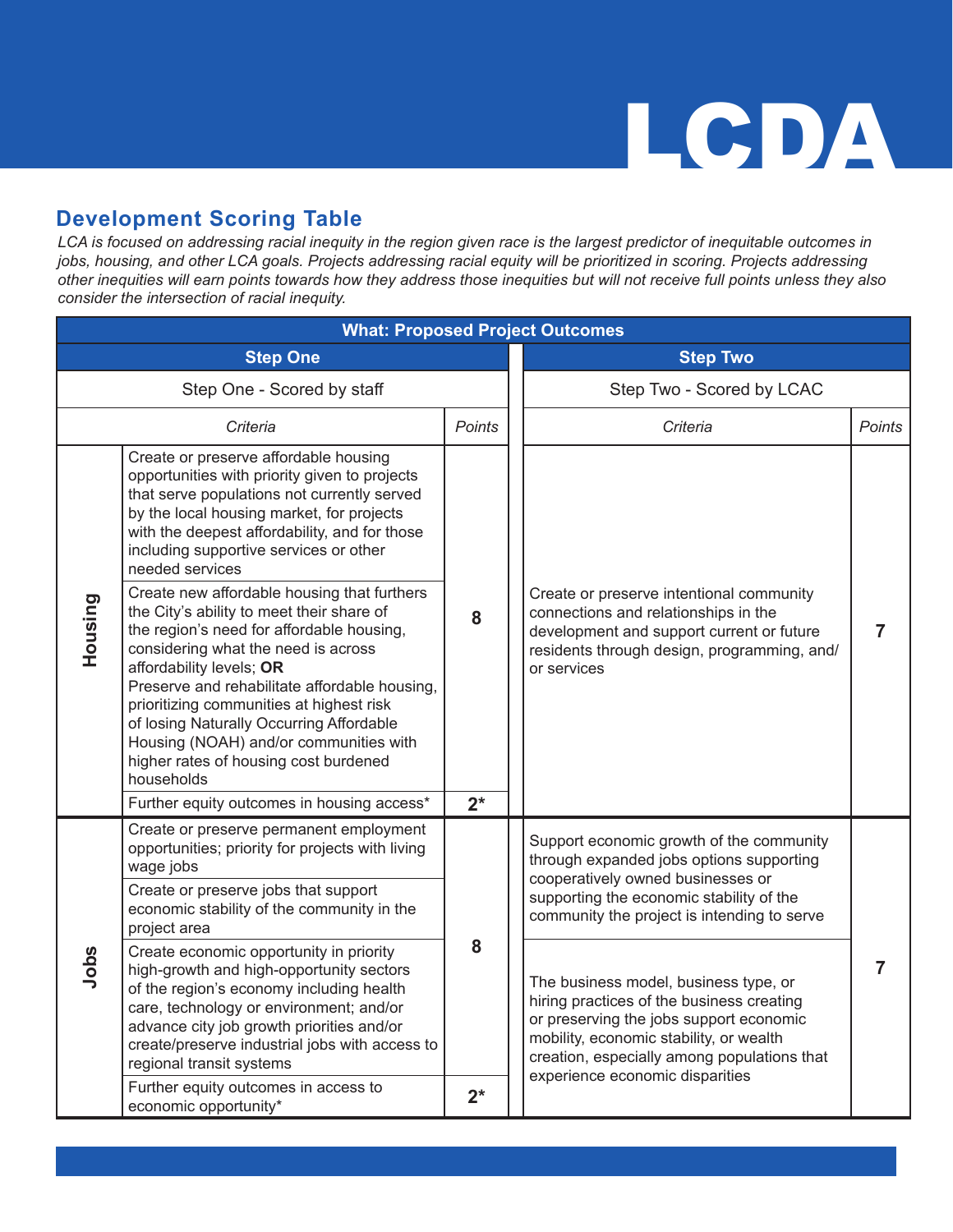#### **Development Scoring Table Continued**

| <b>What: Proposed Project Outcomes</b> |                                                                                                                                                                                                                                                               |               |                                                                                                                                                                                                                                                                                                                                                                                       |                                                                                                                                                                                   |               |  |
|----------------------------------------|---------------------------------------------------------------------------------------------------------------------------------------------------------------------------------------------------------------------------------------------------------------|---------------|---------------------------------------------------------------------------------------------------------------------------------------------------------------------------------------------------------------------------------------------------------------------------------------------------------------------------------------------------------------------------------------|-----------------------------------------------------------------------------------------------------------------------------------------------------------------------------------|---------------|--|
| <b>Step One</b>                        |                                                                                                                                                                                                                                                               |               | <b>Step Two</b>                                                                                                                                                                                                                                                                                                                                                                       |                                                                                                                                                                                   |               |  |
|                                        | Criteria                                                                                                                                                                                                                                                      | <b>Points</b> |                                                                                                                                                                                                                                                                                                                                                                                       | Criteria                                                                                                                                                                          | <b>Points</b> |  |
|                                        | Increase density or intensity of land use<br>on the site or in the project area if new<br>construction; OR<br>Preserve or intensify land use and density on<br>of the site or in the project area in a way that<br>uses an existing building more efficiently |               | Provide design-led strategies, specific to the<br>population the project is intending to serve,<br>that support or expand infrastructure for<br>people to walk, bike, or use other kinds of<br>transportation in and around the project site,<br>including accessibility and universal design<br>features, especially those that contribute to<br>larger existing or planned networks |                                                                                                                                                                                   |               |  |
| Compact, Connected<br>Development      | Takes advantage of available connections<br>between housing, jobs, services and<br>amenities across the region using existing<br>and planned transportation systems                                                                                           | 8             |                                                                                                                                                                                                                                                                                                                                                                                       | 7                                                                                                                                                                                 |               |  |
|                                        | Increase diversity of uses and activities in<br>the project and/or access to services and<br>amenities, with a focus on complementary<br>uses and human-centered experiences                                                                                  |               | Create a welcoming public realm and<br>interactions and increases community                                                                                                                                                                                                                                                                                                           | access to green space that facilitates social                                                                                                                                     |               |  |
|                                        | Further equity outcomes in access to<br>services and amenities*                                                                                                                                                                                               | $2^*$         | resilience within the site and project area                                                                                                                                                                                                                                                                                                                                           |                                                                                                                                                                                   |               |  |
|                                        | Maximize access to local and regional parks<br>and trails through outreach, site design, or<br>programming                                                                                                                                                    | 8             |                                                                                                                                                                                                                                                                                                                                                                                       | Mitigate negative environmental impacts<br>on residents or workers in the area; priority<br>for projects in areas most impacted by past                                           |               |  |
|                                        | Minimize greenhouse gas emissions                                                                                                                                                                                                                             |               | environmental harms                                                                                                                                                                                                                                                                                                                                                                   |                                                                                                                                                                                   |               |  |
| Livability                             | Conserve natural resources, including reuse/<br>preservation of an existing building                                                                                                                                                                          |               | The project uses sustainable site and/                                                                                                                                                                                                                                                                                                                                                |                                                                                                                                                                                   |               |  |
| Environment and                        | Further equity outcomes in access to<br>local and regional parks and/or address<br>environmental sustainability in locations<br>where residents have been most impacted<br>by environmental harms*                                                            | $2^*$         |                                                                                                                                                                                                                                                                                                                                                                                       | or building design practices to increase<br>resilience and mitigate environmental harm;<br>priority for equitable environmental outcomes                                          |               |  |
|                                        | <b>How: Proposed Project Process</b>                                                                                                                                                                                                                          |               |                                                                                                                                                                                                                                                                                                                                                                                       |                                                                                                                                                                                   |               |  |
| Process                                | Address a residential and/or workforce need<br>that was identified by or with residents or<br>workers most impacted by inequities*                                                                                                                            | $5*$          | Provide meaningful engagement,                                                                                                                                                                                                                                                                                                                                                        | including stakeholders that represent the<br>demographics of the residential and/or<br>workforce community, centering those under-<br>represented and most impacted by inequities |               |  |
|                                        | The City is taking steps toward addressing<br>inequities at the local level, especially<br>efforts to implement equitable development<br>practices*                                                                                                           | $3^*$         | <b>issues</b>                                                                                                                                                                                                                                                                                                                                                                         | The project and the team use a strategic and<br>integrated approach to addressing equity                                                                                          |               |  |